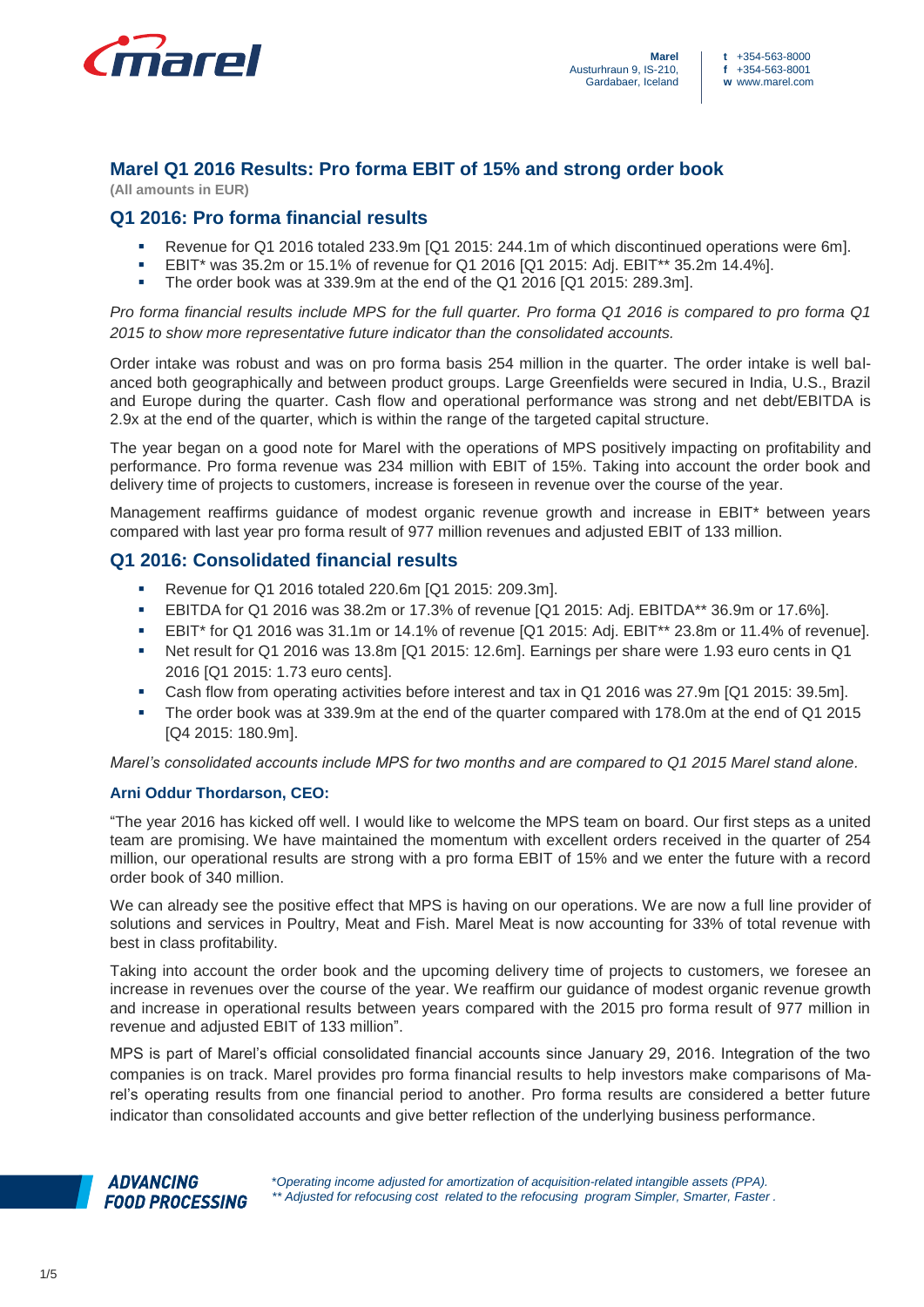

## **Key figures from Marel's operations in thousands of EUR**

|                                                                      | Quarter1<br>2016 YTD 2015 YTD | Quarter1                 | Change<br>in $%$ |  |
|----------------------------------------------------------------------|-------------------------------|--------------------------|------------------|--|
| <b>Pro forma Figures</b>                                             | Total<br>Marel                | Total<br>Marel           | Total<br>Marel   |  |
| Revenues                                                             | 233.921                       | 244.088                  | (4,2)            |  |
| Gross profit                                                         | 100.153                       | 100.712                  | (0,6)            |  |
| Gross profit as a % of Revenues                                      | 42,8                          | 41,3                     |                  |  |
| Adjusted result from operations (EBIT) <sup>1)</sup>                 | 35.241                        | 35.215                   | 0,1              |  |
| Adjusted EBIT as a % of Revenues                                     | 15,1                          | 14,4                     |                  |  |
| Refocusing costs                                                     |                               | (7.593)                  |                  |  |
| Adjustment for amortization of acquisition-related intangible assets | (4.547)                       | $\overline{\phantom{0}}$ |                  |  |
| Result from operations (EBIT)                                        | 30.694                        | 27.622                   | 11,1             |  |
| <b>EBIT</b> as a % of Revenues                                       | 13,1                          | 11,3                     |                  |  |
| Orders Received                                                      | 254.080                       | 258.965                  | (1,9)            |  |
| Order Book                                                           | 339.949                       | 289.299                  | 17,5             |  |

2015:Adjusted for refocusing cost related to the refocusing program Simpler, Smarter & Faster. 1) 2016:Operating income adjusted for amortization of acquisition-related intangible assets (PPA).

|                                                                      | Quarter1 | Quarter1                 | Change |  |
|----------------------------------------------------------------------|----------|--------------------------|--------|--|
| <b>Consolidated financial statements</b>                             |          | 2016 YTD 2015 YTD        | in $%$ |  |
| Revenues                                                             | 220.631  | 209.311                  | 5,4    |  |
| Gross profit                                                         | 92.607   | 81.464                   | 13,7   |  |
| Gross profit as a % of Revenues                                      | 42,0     | 38,9                     |        |  |
| Adjusted result from operations (EBIT) <sup>1)</sup>                 | 31.123   | 23.837                   | 30.6   |  |
| Adjusted EBIT as a % of Revenues                                     | 14,1     | 11,4                     |        |  |
| EBITDA (adjusted 2015)                                               | 38.185   | 36.871                   | 3,6    |  |
| EBITDA (adjusted 2015) as a % of Revenues                            | 17,3     | 17,6                     |        |  |
| Refocusing costs                                                     |          | (7.593)                  |        |  |
| Adjustment for amortization of acquisition-related intangible assets | (4.547)  | $\overline{\phantom{0}}$ |        |  |
| Result from operations (EBIT)                                        | 26.576   | 16.244                   | 63.6   |  |
| EBIT as a % of Revenues                                              | 12,0     | 7,8                      |        |  |
| Net result                                                           | 13.752   | 12.620                   | 9,0    |  |
| Net result as a % of revenues                                        | 6,2      | 6,0                      |        |  |
| Order Book                                                           | 339.949  | 178.041                  | 90,9   |  |

<sup>1)</sup> 2016: Operating income adjusted for amortization of acquisition-related intangible assets (PPA).

2015:Adjusted for refocusing cost related to the refocusing program Simpler, Smarter & Faster.

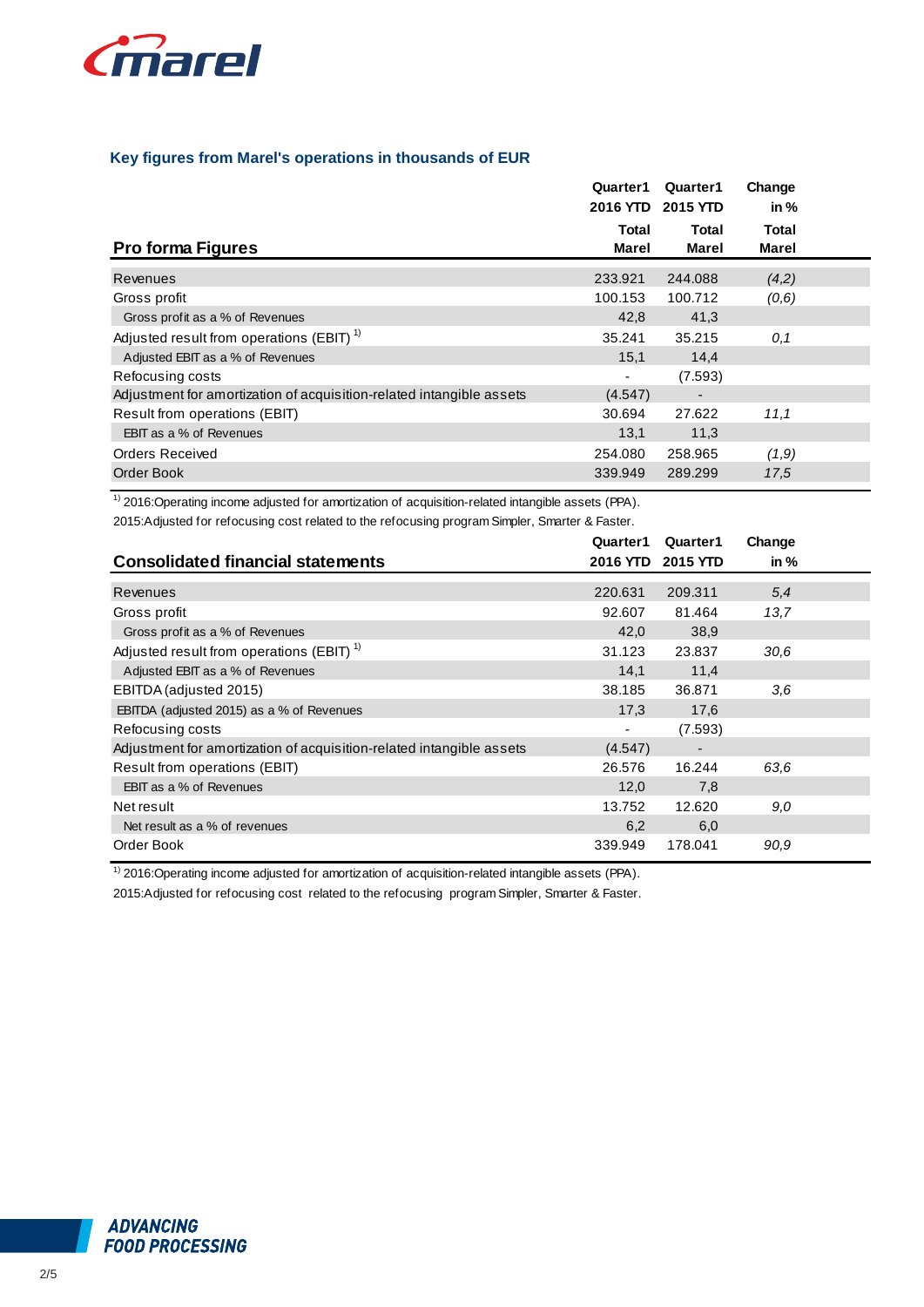

| <b>Cash flows</b>                                               | Quarter1<br>2016 YTD | Quarter1<br>2015 YTD |  |
|-----------------------------------------------------------------|----------------------|----------------------|--|
| Cash generated from operating activities, before interest & tax | 27,886               | 39.515               |  |
| Net cash from (to) operating activities<br>Investing activities | 6.335<br>(374.519)   | 32.131<br>(7.640)    |  |
| Financing activities                                            | 306.750              | 39.184               |  |
| Net cash flow                                                   | (61.434)             | 63.675               |  |

## **Financial position**

| Net Interest Bearing Debt                 | $(486.024)$ $(161.656)$ |
|-------------------------------------------|-------------------------|
| Operational working capital <sup>2)</sup> | 62.798 74.003           |

 $2)$  Third party Debtors, Inventories, Net Work in Progress and Third party Creditors.

## **Key ratios**

| Current ratio                                                            | 1,0     | 1,4     |  |
|--------------------------------------------------------------------------|---------|---------|--|
| Quick ratio                                                              | 0,6     | 1.0     |  |
| Number of outstanding shares                                             | 715.466 | 725.733 |  |
| Market cap. in millions of Euros based on exchange rate at end of period | 1.204.8 | 747,0   |  |
| Return on equity                                                         | 12,1%   | 11,7%   |  |
| Earnings per share in euro cents                                         | 1,93    | 1,73    |  |
| Leverage adjusted result 3)                                              | 2,9     | 1,5     |  |
|                                                                          |         |         |  |

3) Net Interest Bearing Debt / LTM EBITDA

## **Markets**

Marel is the leading global provider of advanced processing systems and services to the poultry, meat and fish industries. Marel management has adjusted how it views and manages the business and serves the customer needs. Since January 1, 2016, further processing previously reported as an, industry, will operate as a business unit within Marel that works across Marel Poultry, Marel Meat and Marel Fish. Marel will focus on providing standard solutions as well as full line offerings throughout the value chain from primary and secondary processing through further processing.

The change from four to three operating industry segments does not have any impact on consolidated revenue, operational profit or net result.

Remko Rosman, former CEO of MPS has now joined the Executive Team of Marel as the new Managing Director of Marel Meat. David Wilson, former Managing Director of Marel Meat will lead Marel's activities in further processing as Managing Director.

Marel has a commercially strong product portfolio stemming from its continuous focus on innovation and strategic acquisitions. Marel has enjoyed success and growth in primary and secondary processing and will now focus on seizing the growth in the further processing of Poultry, Meat and Fish.

## **Marel Poultry**

Marel Poultry had a good start to the year with record order intake. Marel Poultry generated 124.4 million in revenue and EBIT of 17.8 million (14.3% of revenue) in Q1 2016. Marel Poultry accounted for 53.2% of Marel's revenue in the quarter. Projects were well distributed geographically and between different product groups and sizes, including large projects in the U.S. and Hungary. Primary and secondary processing is delivering good results while further processing is still lagging in profitability.

During Q1, Marel Poultry participated in the IPPE Show in Atlanta where the sale of the 500th SensorX bone detection system was signed and all the latest state of the art poultry processing systems were on display.

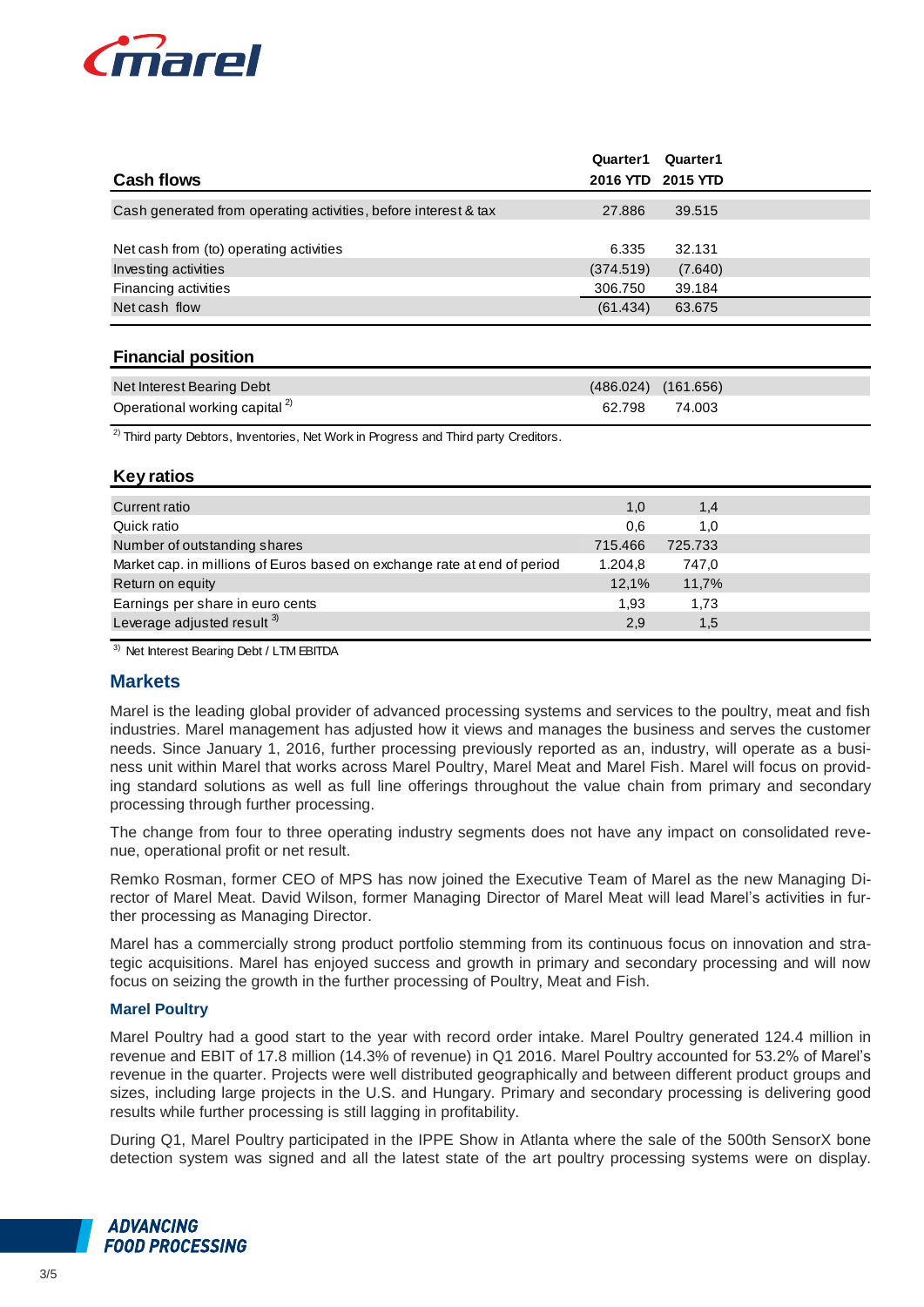

Marel also participated in VIV MEA in Dubai during the quarter where Marel's stand attracted customers from emerging markets.

#### **Marel Fish**

Marel Fish generated 31.5 million in revenue and EBIT of 2.3 million (7.4% of revenue) in Q1 2016. Marel Fish accounted for 13.4% of Marel's revenue in the quarter. Order intake in salmon is in line with expectations while whitefish and on-board solutions are underperforming. Refocusing of onboard solutions in Seattle is ongoing.

Marel Fish exhibited all its latest solutions and equipment for the salmon industry at the Salmon ShowHow that was held in Progress Point, Denmark in February. Marel Fish also exhibited at the Seafood Expo North America in Boston and the CFIA in France during the quarter.

#### **Marel Meat**

Marel Meat includes MPS from January 29, 2016. In total, Marel Meat generated 76.5 million on pro forma basis in revenue and EBIT\* of 13.6 million (17.8% of revenue) in Q1 2016. Marel Meat accounted for 32.7% of Marel's revenue in Q1 2016. Order intake and volume is at a good level and the pipeline is promising. Marel with MPS on board is a leading global provider in the primary and secondary processing of meat. The plan is to step up investments in further processing to capture growth going forward.

During the quarter Marel Meat participated in the IPPE Show in Atlanta, Anuga in Germany, the CFIA exhibition in France and organized the 5th Meat ShowHow in Progress Point.

## **Financial items**

## **Cash flow**

Marel returned a healthy cash flow from operations with operational cash flow before interest and tax being 27.9 million for Q1 2016 compared with 39.5 million at Q1 2015. Cash flow fluctuates with timing of orders. Cash flow related to interest and finance costs are high due to payment of upfront fees and other fees related to refinancing. These fees are capitalized and amortized over the expected lifetime of the facility.

In Q1 2016, Marel sold 10.8 million treasury shares for a total amount of 16.3 million to shareholders and the employees of MPS, as part of the acquisition price. Marel now holds 20.1 million treasury shares.

#### **Financing and reporting**

In Q1 2016 Marel entered into a 670 million loan facility agreement with eight international banks: ING bank, Rabobank, ABN Amro,Nordea, HSBC, BNP Paribas, Landsbankinn and UniCredit Bank. The facility converts the previous facility into an all senior facility, extends the term to 2020 as well as provides funds for the acquisition of MPS. As a result of the acquisition, net interest bearing debt increased during Q1 2016 and amounts to 486 million at the end of the quarter, compared with 161.7 million at the end of Q1 2015 ago. The balance sheet remains healthy and the total net leverage ratio is 2.9 at the end of Q1 2016 and remains below the targeted range of 3x Net debt/EBITDA.

As a result of the acquisition of MPS, approximately 245 million of goodwill is recognized. Furthermore, approximately 200 million is recognized as intangible assets broken down into three main items, technology of approximately 54 million, customer relationships of approximately 118 million and order backlog of approximately 24 million. The amortization of the purchase price allocation in Q1 2016 was 4.5 million: 2.9 million related to the fair value lift up on the order backlog and1.7 million of amortization of identified intangible assets. The order backlog will be fully amortized mid-2017 and the other identified intangible assets will be amortized straight line over a 20 year period. The amounts recorded are provisional; the period during which adjustments are permitted is limited to 12 months from the date of acquisition.

## **Outlook**

Management reaffirms guidance of modest organic revenue growth and increase in EBIT\* between years compared with last year pro forma result of 977 million revenues and adjusted EBIT of 133 million.

A commercially strong product portfolio and focused market approach together with tailwind in the market has driven strong revenue growth in recent quarters. The industry that Marel operates in has a history of 4-6% annual growth and it is expected that average annual growth will remain at that level in the long term. Marel's